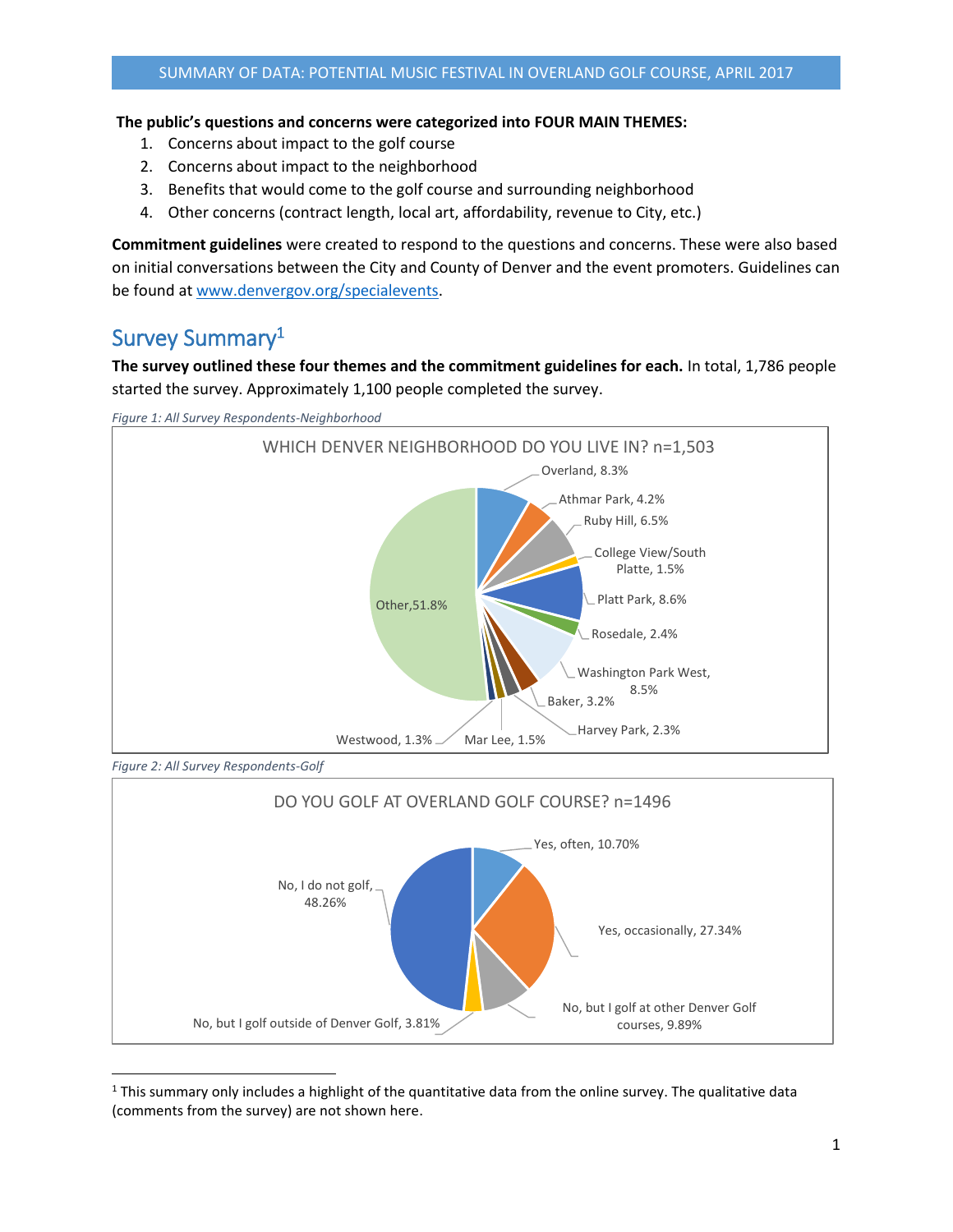#### **Figure 3 is the average percentage across the four main themes, when looking at "all respondents".**

AVERAGE PERCENTAGE OF ALL RESPONSES, ACROSS THEMES 100.0% 80.0% 45.1% 60.0% 40.0% 12.8% 10.6% 11.1% 17.6% 20.0%  $\sim 10^{11}$  m  $^{-1}$ **Contract Contract**  $\sim 10^{11}$  m  $^{-1}$ 0.0% Will Never Support, Concerns Not at all Concerns Slightly Concerns Moderately Concerns Very Much Regardless of Addressed Addressed Addressed Addressed Commitment Guidelines

*Figure 3: All respondents, average percentage across themes (not including "N/A")*

**Four main COMMUNITIES are pulled out from the survey:** all respondents (overall results of the survey), the area neighborhood respondents (11 area neighborhoods), the Overland neighborhood respondents, the Overland Golf Course golfers. **Figure 4 is the percentage of respondents whose concerns were moderately addressed or very much addressed by the commitment guidelines.**

|                                                       |                          | All Respondents | Area Neighborhoods | Overland | <b>Overland Golfers</b> |
|-------------------------------------------------------|--------------------------|-----------------|--------------------|----------|-------------------------|
| COURSE<br>IMPACT<br>GOLF<br><b>THEME</b>              | <b>TURF</b>              | 64.6%           | 65.6%              | 64.9%    | 55.9%                   |
|                                                       | <b>GOLF USAGE</b>        | 60.7%           | 63.4%              | 63.3%    | 55.9%                   |
|                                                       | WILDLIFE/NATURAL         | 60.2%           | 58.9%              | 56.9%    | 50.9%                   |
| NEIGHBORHOOD<br>THEME <sub>2</sub> :<br><b>INPACT</b> | <b>PARKING</b>           | 61.3%           | 60%                | 57%      | 52.3%                   |
|                                                       | <b>TRASH</b>             | 63.9%           | 62%                | 58.7%    | 54.3%                   |
|                                                       | <b>NOISE</b>             | 63%             | 62.5%              | 53.9%    | 53.7%                   |
|                                                       | <b>SAFETY</b>            | 63.8%           | 62.6%              | 54.4%    | 53.9%                   |
| <b>BENEFITS</b><br>THEME 3:                           | NEIGHBORHOOD BENEFIT     | 60.4%           | 59.3%              | 55.7%    | 50.8%                   |
|                                                       | <b>GOLF BENEFITS</b>     | 61.3%           | 61%                | 59.8%    | 53.3%                   |
|                                                       | <b>LOCAL INITIATIVES</b> | 64.3%           | 62.2%              | 60.2%    | 56%                     |
| THEME 4:<br><b>OTHER</b>                              | <b>5-YEAR CONTRACT</b>   | 61.8%           | 61.7%              | 57.8%    | 52.3%                   |
|                                                       | LOCAL ART/MUSIC          | 65.6%           | 63.8%              | 56.9%    | 55%                     |
|                                                       | <b>AFFORDABILITY</b>     | 62%             | 60%                | 56.4%    | 52.2%                   |
|                                                       | <b>CITY BENEFIT</b>      | 65.3%           | 63.7%              | 55.5%    | 54.7%                   |

*Figure 4: Results of "concerns moderately/very much addressed" per COMMUNITY*

**Comments were received on each category above.** Comments can be generally categorized into themes of: general disagreement with the festival, general agreement with the festival, specific requests and/or concerns for the categories above, mistrust, and an overall desire for more specifics, guarantees and accountability on the commitments made. The comments add many details to understanding community interests and fears. **The comments emphasized the importance of golf course protection, wildlife/river/trail protection, area clean-up efforts, noise control, pedestrian/neighborhood safety, parking/transportation plans, guarantees to the benefits to the golf course/neighborhood/city, local art/music/business support, and stronger accountability measures.**